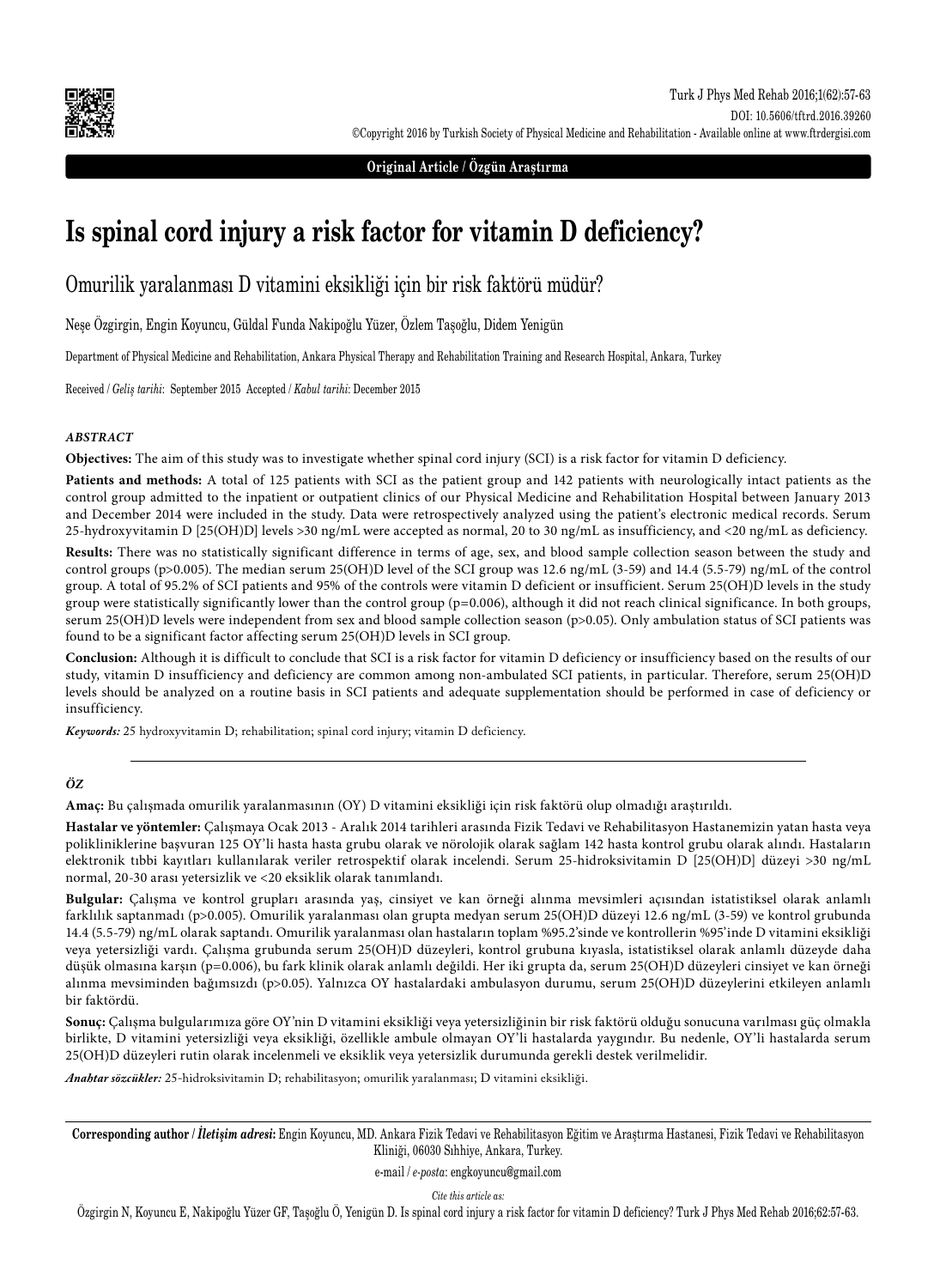Vitamin D is a hormone which is important for serum calcium homeostasis.[1] It is well-known that low serum vitamin D (25 hydroxyvitamin-D [25(OH)D]) concentrations may lead to osteoporosis, osteomalacia, and rickets.[2,3] Moreover, in recent years, it has been proven that more than 30 different tissues express vitamin D receptors and extra-skeletal effects of vitamin D have been addressed.<sup>[4]</sup> Since then, muscle weakness, myalgia, diabetes mellitus, cardiovascular diseases, stroke, certain types of malignancies, depression, schizophrenia, autoimmune diseases, cognitive dysfunction, rheumatoid arthritis, chronic obstructive pulmonary disease, and even mortality have been associated with low serum concentrations of  $25(OH)D.$ [2,5-14]

Although there is no consensus on serum 25(OH)D levels yet, values of <20 ng/mL are defined as deficiency, whereas between 20 and 30 ng/mL as insufficiency, and >30 as normal by Holick,<sup>[2]</sup> and also in our study. On the other hand, according to the Institute of Medicine, levels of <12 ng/mL refer to deficiency and >20 ng/mL to sufficiency.[15] In addition, the US Endocrine Society recommends levels of >20 ng/mL to prevent rickets and osteomalacia and >30 ng/mL to prevent cancer, autoimmune diseases, diabetes mellitus, cardiovascular, and infective diseases and also to strengthen its effects on the musculoskeletal and calcium metabolism.<sup>[16]</sup> Moreover Bischoff-Ferrari<sup>[17]</sup> have proposed levels between 36 to 48 ng/mL as optimal.

In patients with spinal cord injury (SCI), the risk for osteoporosis, falls, and fractures already increases independent from the vitamin D status, and may rise much more in case of vitamin D deficiency.<sup>[18,19]</sup> Moreover, pain, muscle weakness, and depression which are critical for rehabilitation practice are also associated with vitamin D deficiency, making diagnosis and treatment of vitamin D deficiency more important in SCI patients.[20]

In the rehabilitation era, several uncontrolled studies showed that SCI patients had low serum  $25(OH)D$  levels.<sup>[21,22]</sup> However, due to the fact that serum 25(OH)D levels are already low even in healthy individuals,[23-25] clinical investigations with improved methodological quality are needed to be performed before describing SCI as a risk factor for vitamin D deficiency. Therefore, in this study, we aimed to investigate whether SCI is a risk factor for vitamin D deficiency.

#### 58 Turk J Phys Med Rehab

### **PATIENTS AND METHODS**

A total of 125 patients with SCI as the patient group and 142 patients with neurologically intact patients as the control group admitted to the inpatient or outpatient clinics of our physical medicine and rehabilitation center between January 2013 and December 2014 were included in the study. The patients in the control group were neurologically intact, ambulated patients with musculoskeletal symptoms. The study protocol was approved by the institutional ethics committee. A written informed consent was obtained from each patient. The study was conducted in accordance with the principles of the Declaration of Helsinki.

Exclusion criteria were as follows: <16 and >75 years of age, using drugs which can affect vitamin D metabolism or additional neurological diseases except from SCI, hepatic or renal failure, metabolic disorders such as osteoporosis, osteomalacia or rickets.

Data were retrospectively abstracted from the patient's electronic medical records. Age, sex, and serum 25(OH)D levels of the participants in both study and control groups were recorded. The date of the blood analysis was also documented for each patient and the patients were divided into two groups according to the blood sample collection date as summer (March-August) and winter (September-February), due to the known effects of season on serum 25(OH)D levels.

Serum 25(OH)D levels were analyzed by highperformance liquid chromatography coupled with tandem mass spectrometry (LC-MS/MS). This system was coupled to an Applied Biosystem® MDS Sciex API 3200 Triple Quadrupole LC-MS/MS. Serum 25(OH)D levels of >30 ng/mL were accepted as normal, 20 to 30 ng/mL as insufficiency, and <20 ng/mL as deficiency.

In addition, the etiology of SCI, time from SCI, functional level, and the American Spinal Cord Injury Association (ASIA) Impairment Scale (AIS) scores of the patients in the study group were noted.

All patients were divided into two groups according to the disease duration as 1 to 6 months and >6 months to investigate the effect of disease duration on serum 25(OH)D levels.

#### **Statistical analysis**

Statistical analysis was performed by using the SPSS version 15.0 software (SPSS Inc., Chicago, IL, USA). The Kolmogorov-Smirnov test was used to analyze normally distributed continuous variables. Descriptive statistics were expressed in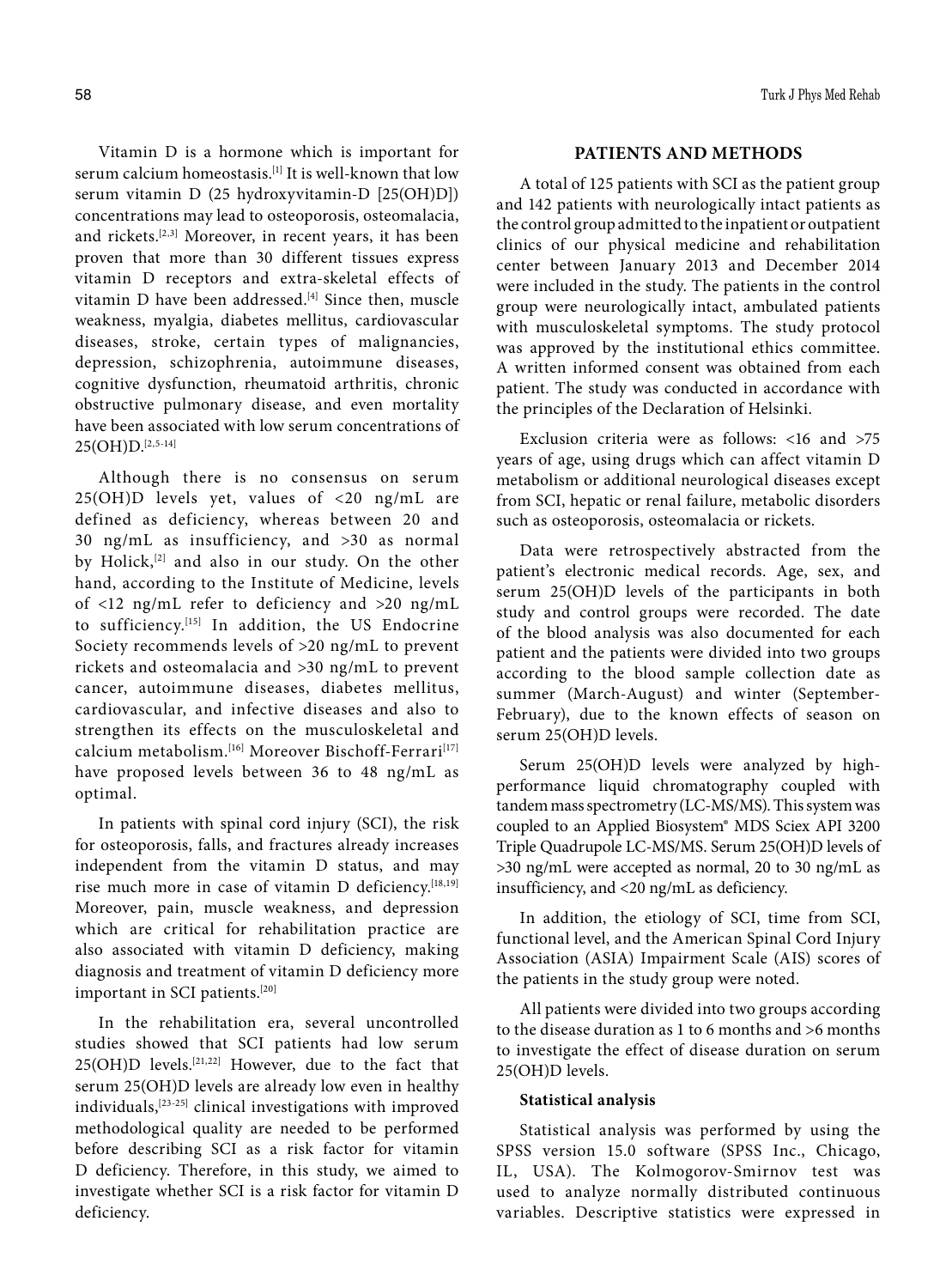| $\frac{1}{2}$ and $\frac{1}{2}$ and $\frac{1}{2}$ and $\frac{1}{2}$ are $\frac{1}{2}$ and $\frac{1}{2}$ and $\frac{1}{2}$ and $\frac{1}{2}$ and $\frac{1}{2}$ |                       |      |               |                         |      |               |           |
|---------------------------------------------------------------------------------------------------------------------------------------------------------------|-----------------------|------|---------------|-------------------------|------|---------------|-----------|
|                                                                                                                                                               | Study group $(n=125)$ |      |               | Control group $(n=142)$ |      |               |           |
|                                                                                                                                                               | n                     | $\%$ | Mean±SD       | n                       | $\%$ | $Mean \pm SD$ | D         |
| Age (years)                                                                                                                                                   |                       |      | $35.2 \pm 14$ |                         |      | 36±10         | $0.620*$  |
| Sex                                                                                                                                                           |                       |      |               |                         |      |               |           |
| Female                                                                                                                                                        | 49                    | 39.2 |               | 66                      | 46.5 |               | $0.231**$ |
| Male                                                                                                                                                          | 76                    | 60.8 |               | 76                      | 53.5 |               |           |
| The blood sample collection period                                                                                                                            |                       |      |               |                         |      |               |           |
| September-February                                                                                                                                            | 61                    | 48.8 |               | 77                      | 54.2 |               | $0.376**$ |
| March-August                                                                                                                                                  | 64                    | 51.2 |               | 65                      | 45.8 |               |           |
|                                                                                                                                                               |                       |      |               |                         |      |               |           |

**Table 1.** Demographic characteristics of the study and control groups

SD: Standard deviation; \* Student's t-test; \*\* Chi-square test.

mean ± standard deviation (SD) or median (minimummaximum) for continuous variables, while the number of cases and percentages were used for nominal variables. The Student's t-test was used to determine whether there was a statistically significant difference between the groups for the normally distributed continuous variables. The Mann-Whitney U test was used to investigate whether there was a statistically significant difference for abnormally distributed continuous or orderable variables. The chi-square test was used to compare categorical variables. For the intergroup comparison, the Kruskal-Wallis test was used for abnormally distributed numerical variables. A *p* value of <0.05 was considered statistically significant. Power analysis was performed using G\*Power 3.1.9.2 software and power was calculated 0.64, when d (effect size) was  $0.23$  and  $\alpha$  was  $0.05$ .

#### **RESULTS**

Demographic and clinical characteristics of the patients in the study are shown in Tables 1 and 2. There was no statistically significant difference in the mean age, sex, and blood sample collection season between the study and control groups  $(p=0.620, p=0.231,$  and p=0.376, respectively) (Table 1).

Serum 25(OH)D levels in the study group were found to be lower than the levels of the control group, indicating a statistical significance (p=0.006). When the patients in the study and control groups were divided into three categories according to their serum 25(OH)D levels (as >30 ng/mL, 20 to 30 ng/mL and <20 ng/mL), there was no statistically significant difference between the number of patients in the study and control groups (p=0.149) (Table 3).

|                           | n   | $\%$ | Mean±SD       | Median | Min-Max |
|---------------------------|-----|------|---------------|--------|---------|
| Disease duration (days)   |     |      | $511 \pm 755$ | 282    | 30-4519 |
| Disease duration          |     |      |               |        |         |
| 1-6 months                | 45  | 36   |               |        |         |
| >6 months                 | 80  | 64   |               |        |         |
| Level of lesion           |     |      |               |        |         |
| Cervical                  | 31  | 24.8 |               |        |         |
| Thoracic                  | 61  | 48.8 |               |        |         |
| Lumbar                    | 33  | 26.4 |               |        |         |
| AIS class                 |     |      |               |        |         |
| $A + B$                   | 86  | 68.8 |               |        |         |
| $C+D$                     | 39  | 31.2 |               |        |         |
| Ambulation status         |     |      |               |        |         |
| Ambulated                 | 25  | 20   |               |        |         |
| Not ambulated             | 100 | 80   |               |        |         |
| Etiology                  |     |      |               |        |         |
| Falling from a height     | 55  | 44   |               |        |         |
| Motor vehicle accident    | 34  | 27.2 |               |        |         |
| Non-traumatic             | 18  | 14.4 |               |        |         |
| Gunshot wound             | 11  | 8.8  |               |        |         |
| Crush injury              | 4   | 3.2  |               |        |         |
| Stab wound                | 2   | 1.6  |               |        |         |
| Diving into shallow water | 1   | 0.8  |               |        |         |

**Table 2.** Demographic and clinical characteristics of the study group (n=125)

SD: Standard deviation; Min: Minimum; Max: Maximum; AIS: ASIA (American Spinal Cord Injury Association) Impairment Scale.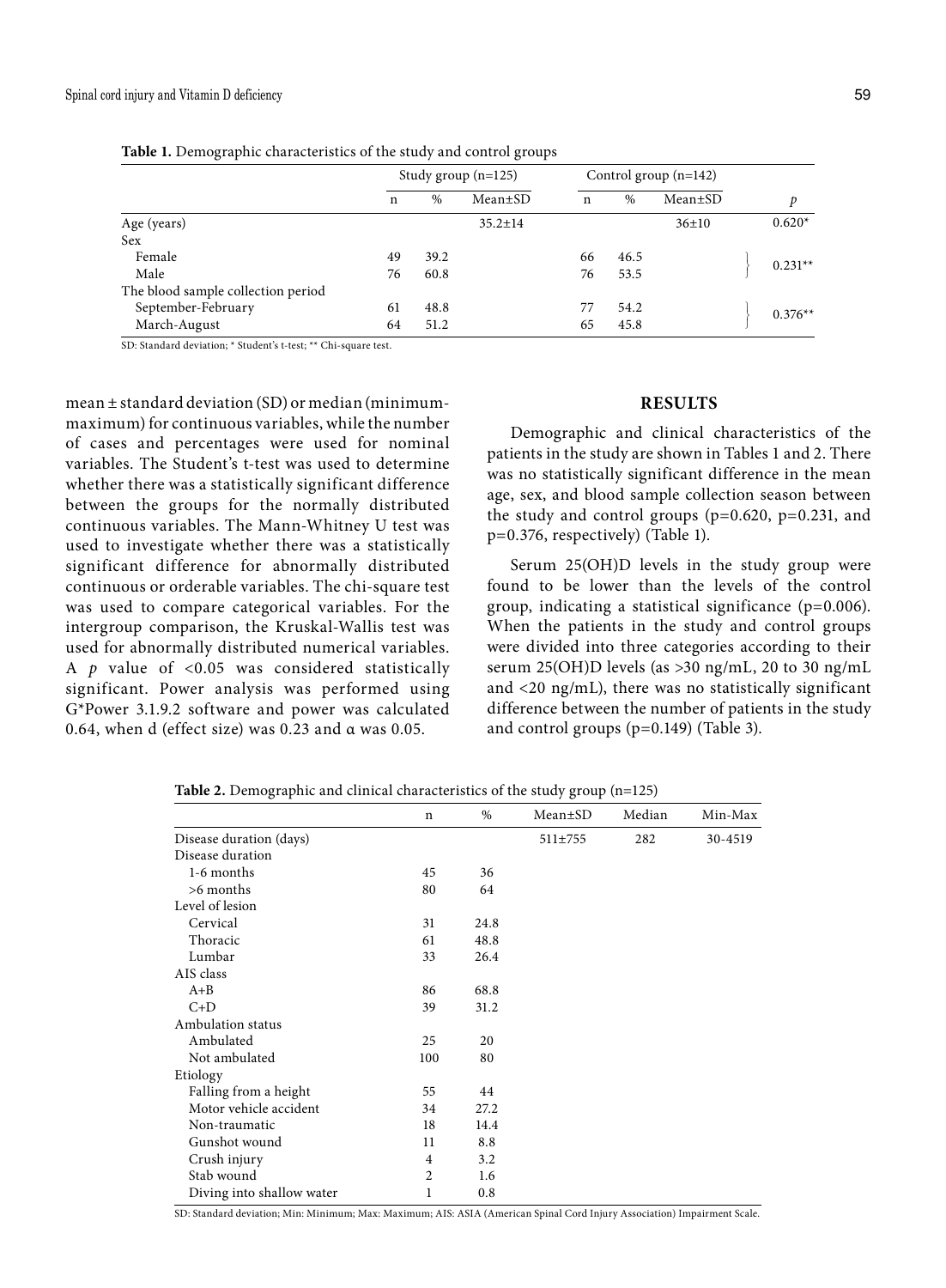|                                        |     |      | Study group $(n=125)$ |          |     |      | Control group $(n=142)$ |         |                       |  |
|----------------------------------------|-----|------|-----------------------|----------|-----|------|-------------------------|---------|-----------------------|--|
|                                        | n   | %    | Median                | Min-Max  | n   | %    | Median                  | Min-Max |                       |  |
| $25(OH)D$ (ng/mL)<br>$25(OH)D$ (ng/mL) |     |      | 12.6                  | $3 - 59$ |     |      | 14.4                    | 5.5-79  | $0.006*$<br>$0.149**$ |  |
| $0 - 20$                               | 103 | 82.4 |                       |          | 104 | 73.2 |                         |         |                       |  |
| $20 - 30$                              | 16  | 12.8 |                       |          | 31  | 21.8 |                         |         |                       |  |
| >30                                    | h   | 4.8  |                       |          | ⇁   | 4.9  |                         |         |                       |  |

**Table 3.** Serum 25 hydroxyvitamin D levels of the groups

Min: Minimum; Max: Maximum; 25(OH)D: 25 hydroxyvitamin D; \* Mann-Whitney U test; \*\* Chi-square test.

In the study and control groups, serum 25(OH)D levels were found to be independent from sex and blood sample collection season (p>0.05) (Tables 4 and 5). Only ambulation status of SCI patients was found to be a significant factor affecting serum 25(OH)D levels in SCI group (p=0.046) (Table 4).

## **DISCUSSION**

In our study, the median serum 25(OH)D levels were 12.6 ng/mL (3 to 59) and 14.4 ng/mL (5.5 to 79) in the study and control groups, respectively. A total of 95.2% of SCI patients and 95% of the controls were vitamin D deficient or insufficient. In consistent with our findings, in a study including 160 patients with chronic SCI, Javidan et al.<sup>[21]</sup> reported that the mean serum 25(OH)D level was 13.6 ng/mL regardless the age and sex. The authors also showed that 53% of the patients had serum 25(OH)D levels of <13 ng/mL.

Similarly, Nemunaitis et al., $[22]$  in a survey of 100 SCI patients, reported a mean serum 25(OH)D level of 16.3 ng/mL and that 93% of patients were vitamin D deficient or insufficient. Age, sex, etiology, disease duration, injury level, or season were not associated with serum 25(OH)D levels.

In another study consisting of 96 patients with complete SCI, Oleson et al.<sup>[26]</sup> demonstrated that serum 25(OH)D levels were <32 ng/mL in 65% of acute and 81% of chronic SCI patients in the summer and in 84% of acute and 96% of chronic SCI patients in the winter. In this study, time from SCI was found to be associated with serum 25(OH)D levels, as expected. Based on these results, the authors recommended measuring serum 25(OH)D and parathyroid hormone levels *(i)* at the beginning of the rehabilitation period, *(ii)* at certain intervals within the first year after the injury in the adaptation period, and *(iii)* annually in chronic SCI.

**Table 4.** Serum 25 hydroxyvitamin D levels of the study group according to the clinical and demographic characteristics

|                              |             | $25(OH)D$ (ng/mL) |              |  |               |
|------------------------------|-------------|-------------------|--------------|--|---------------|
|                              | $\mathbf n$ | Median            | Min-Max      |  | $\mathcal{P}$ |
| <b>Sex</b>                   |             |                   |              |  |               |
| Female                       | 49          | 12.4              | $3.3 - 59$   |  |               |
| Male                         | 76          | 13.7              | $3 - 38.7$   |  | $0.576*$      |
| Blood sample collection date |             |                   |              |  |               |
| September-February           | 61          | 13.2              | $3 - 59$     |  | $0.278*$      |
| March-August                 | 64          | 12.5              | $3 - 50.1$   |  |               |
| Level of lesion              |             |                   |              |  |               |
| Cervical                     | 31          | 11                | $5.2 - 28.3$ |  |               |
| Thoracic                     | 61          | 13.7              | $3 - 36.4$   |  | $0.524**$     |
| Lumbar                       | 33          | 13.5              | $5.7 - 59$   |  |               |
| Disease duration             |             |                   |              |  |               |
| 1-6 months                   | 45          | 13.5              | $3.3 - 38.7$ |  | $0.809*$      |
| $>6$ months                  | 80          | 12.5              | $3 - 59$     |  |               |
| Extent of injury             |             |                   |              |  |               |
| Motor complete (AIS A+B)     | 86          | 13.1              | $3 - 59$     |  | $0.483*$      |
| Motor incomplete (AIS C+D)   | 39          | 12.4              | $3 - 38.7$   |  |               |
| Ambulation status            |             |                   |              |  |               |
| Ambulated                    | 25          | 14.4              | 8.3-38.7     |  |               |
| Not ambulated                | 100         | 12.4              | $3 - 59$     |  | $0.046*$      |

Min: Minimum; Max: Maximum; 25(OH)D: 25 hydroxyvitamin D; \* Mann-Whitney U test; \*\* Kruskal Wallis test; AIS: ASIA (American Spinal Cord Injury Association) Impairment Scale.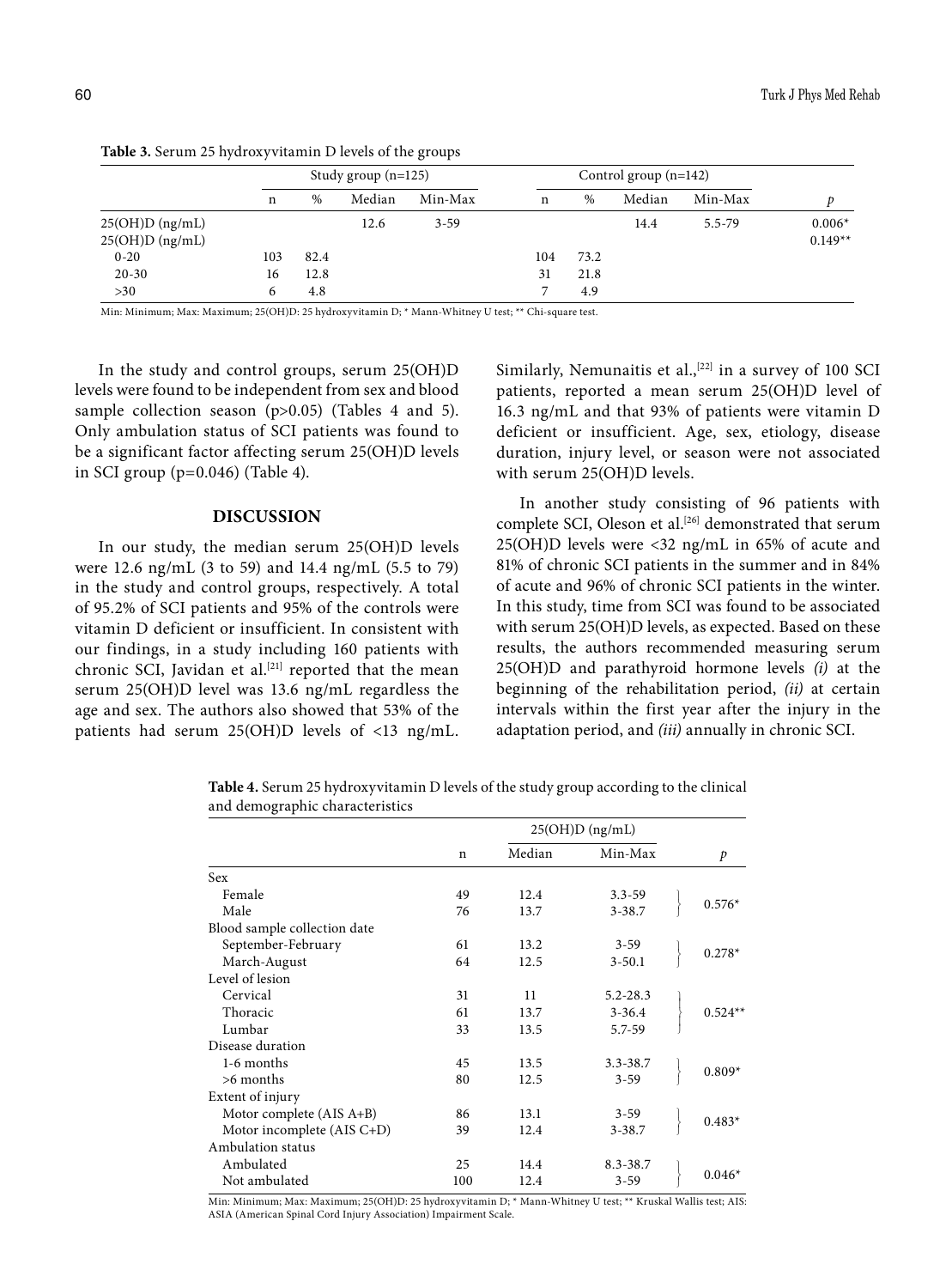|                              | $25(OH)D$ (ng/mL) |        |              |  |          |
|------------------------------|-------------------|--------|--------------|--|----------|
|                              | n                 | Median | Min-Max      |  | D        |
| <b>Sex</b>                   |                   |        |              |  |          |
| Female                       | 66                | 12.3   | 5.5-79       |  |          |
| Male                         | 76                | 16.1   | $7.9 - 67.5$ |  | $0.053*$ |
| Blood sample collection date |                   |        |              |  |          |
| September-February           | 77                | 13.9   | $6.3 - 79$   |  |          |
| March-August                 | 65                | 14.8   | $5.5 - 52$   |  | $0.654*$ |

**Table 5.** Serum 25 hydroxyvitamin D levels of the control group according to sex and blood sample collection date characteristics

Min: Minimum; Max: Maximum; 25(OH)D: 25 hydroxyvitamin D; \*Mann-Whitney U test.

On the contrary of the study by Oleson et al.,<sup>[26]</sup> we showed that serum 25(OH)D levels were not associated with the disease duration. This finding was also consistent with the results reported by Nemunaitis et al.<sup>[22]</sup> In the Oleson's study,<sup>[26]</sup> however, the patients were divided into groups as the disease duration between 2 to 6 months and >1 year. On the other hand, Nemunaitis et al.<sup>[22]</sup> divided the patients into three groups as disease duration between 0 to 1 month, 1 to 3 months, and >3 months. Similarly, our patients were classified as the disease duration 1 to 6 months and >6 months, shorter than the periods defined by Oleson et al.[26] However, short disease duration might mask the expected effect of disease duration on serum 25(OH)D levels.

Fifty acute and chronic SCI patients of whom 36 were traumatic were studied in another study and the mean serum 25(OH)D levels were found to be 15.27 ng/mL. $[27]$  In this study, all patients had serum 25(OH)D levels below 31 ng/mL, while incomplete SCI patients had lower serum 25(OH)D levels than complete SCI patients. This was probably due to the chronic debilitating etiology of the incomplete SCI cases who are in general non-traumatic in this study. These results were also similar to our findings.

On the other hand, Hummel et al.,<sup>[28]</sup> found that only 39% of the patients have serum 25(OH)D levels lower than 30 ng/mL in 62 chronic SCI patients. However, in this study, 86% of the patients were on vitamin D supplementation. Apart from these, in an outpatient rehabilitation clinic, out of 136 rehabilitation patients, 67% were vitamin D deficient or insufficient. The mean serum 25(OH)D levels were 18.7, 16.5, and 16.0 ng/mL in SCI, brain injury, and hereditary musculoskeletal diseases, respectively.[29]

Altogether, we may suggest that SCI patients are vitamin D deficient or insufficient. Our study also supports these results. The superiority of our study to the similar literature reports lies in the control group. There was a statistically significant difference in the mean serum 25(OH)D levels between the study and control groups; however, it did not reach clinical significance. In addition, when the patients in the study and control groups were divided into three categories according to their serum 25(OH)D levels (as  $>30$  ng/mL, 20 to 30 ng/mL and  $<20$  ng/mL), there was no statistically significant difference in the number of patients between the study and control groups. Therefore, despite the fact that 95.2% of our SCI patients had vitamin D levels below sufficiency level, it is still difficult to conclude that SCI is a risk factor for low vitamin D levels. Further large-scale studies including both patients and healthy controls are needed to establish a definite conclusion.

Furthermore, in our study, serum 25(OH)D levels of the SCI patients were not associated with season. Although season has a well-known effect on serum 25(OH)D levels due to the sunlight exposure, our results can be attributed to the fact that SCI patients have minimal social facilities to participate in outdoor activities and, thus, have minimal sunlight exposure in all seasons, as well as spring and summer.

Vitamin D deficiency is commonly seen in the overall population worldwide.[23-25,30,31] Nonetheless, it is a much more important health problem in the SCI population than in the healthy population due to its contribution to osteoporosis, falls, and fractures, for which SCI population is already at risk.

In addition, SCI is thought to be a precipitating factor for poor sunlight exposure, which is known to be the most important reason for vitamin D deficiency. Inadequate sunlight exposure due to prolonged hospitalization, immobilization, and poor social support make a contribution to this clinical condition. Ambulation, as demonstrated in our study, is an advantage for vitamin D synthesis among SCI patients.

On the other hand, there are some limitations to this study. Although the control group consisted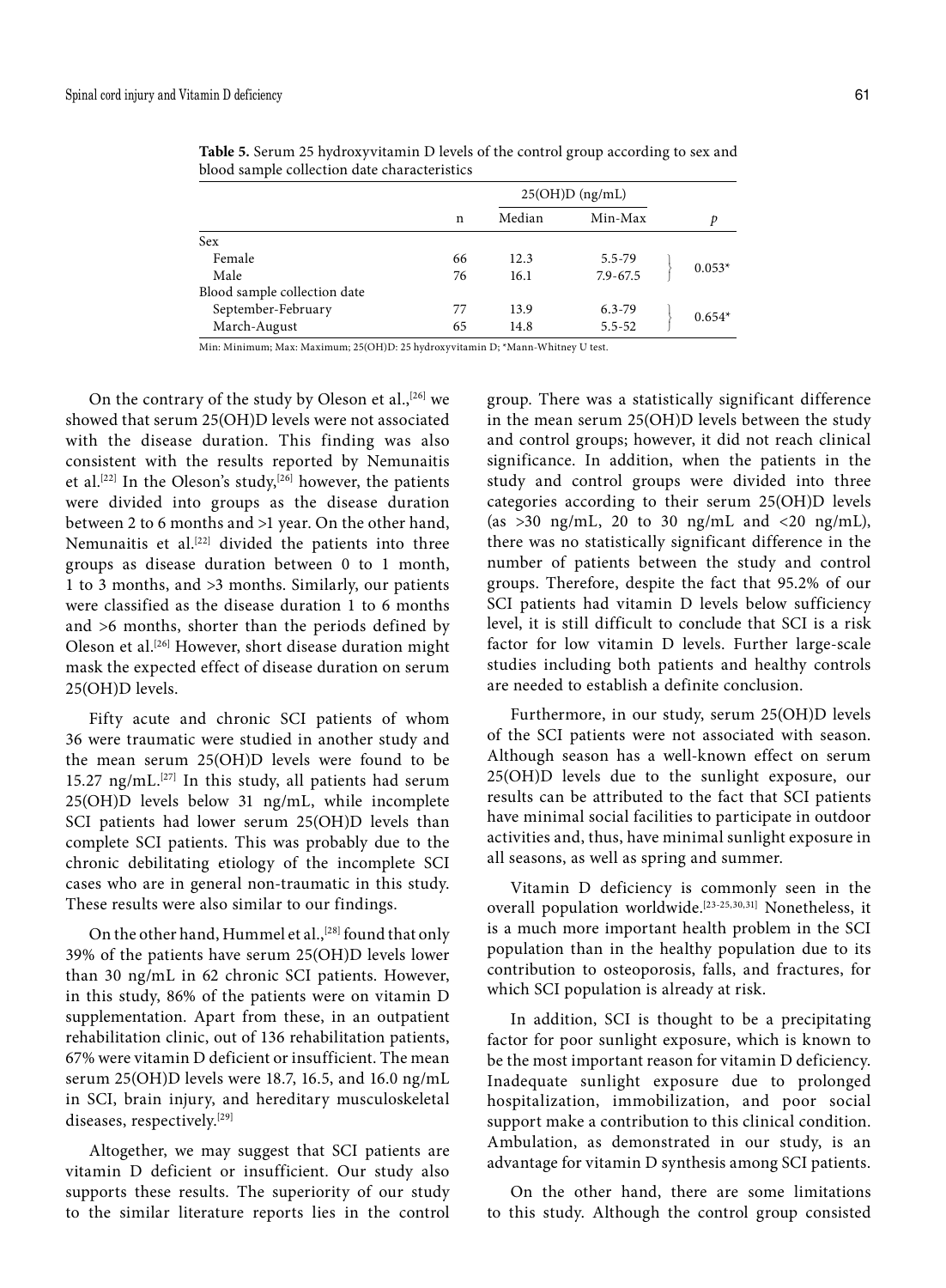of neurologically intact and ambulated patients, the majority had chronic musculoskeletal pain. Of note, recent literature data have shown that low vitamin D levels are also common among patients with chronic musculoskeletal pain,[32-34] and, therefore 25(OH)D levels of the control group do not represent overall population. Further studies with healthy controls are needed to establish a definite conclusion.

In conclusion, although it is difficult to conclude that SCI is a risk factor for vitamin D deficiency or insufficiency based on the results of our study, vitamin D insufficiency and deficiency are common among non-ambulated SCI patients, in particular. Therefore, serum 25(OH)D levels should be analyzed on a routine basis in SCI patients and adequate supplementation should be performed in case of deficiency or insufficiency.

### **Declaration of conflicting interests**

The authors declared no conflicts of interest with respect to the authorship and/or publication of this article.

#### **Funding**

The authors received no financial support for the research and/or authorship of this article.

#### **REFERENCES**

- 1. Bendik I, Friedel A, Roos FF, Weber P, Eggersdorfer M. Vitamin D: a critical and essential micronutrient for human health. Front Physiol 2014;5:248.
- 2. Holick MF. Vitamin D deficiency. N Engl J Med 2007;357:266-81.
- 3. Brewer L, Williams D, Moore A. Current and future treatment options in osteoporosis.Eur J Clin Pharmacol 2011;67:321-31.
- 4. Wolden-Kirk H, Gysemans C, Verstuyf A, Mathieu C. Extraskeletal effects of vitamin D. Endocrinol Metab Clin North Am 2012;41:571-94.
- 5. Gagnon C, Lu ZX, Magliano DJ, Dunstan DW, Shaw JE, Zimmet PZ, et al. Serum 25-hydroxyvitamin D, calcium intake, and risk of type 2 diabetes after 5 years: results from a national, population-based prospective study (the Australian Diabetes, Obesity and Lifestyle study). Diabetes Care 2011;34:1133-8.
- 6. Lau SL, Gunton JE, Athayde NP, Byth K, Cheung NW. Serum 25-hydroxyvitamin D and glycated haemoglobin levels in women with gestational diabetes mellitus. Med J Aust 2011;194:334-7.
- 7. Guessous I, Bochud M, Bonny O, Burnier M. Calcium, vitamin D and cardiovascular disease. Kidney Blood Press Res 2011;34:404-17.
- 8. Cutolo M, Plebani M, Shoenfeld Y, Adorini L, Tincani A. Vitamin D endocrine system and the immune response in rheumatic diseases. Vitam Horm 2011;86:327-51.
- 9. Melamed ML, Michos ED, Post W, Astor B. 25-hydroxyvitamin D levels and the risk of mortality in the general population. Arch Intern Med 2008;168:1629-37.
- 10. Lehouck A, Boonen S, Decramer M, Janssens W. COPD, bone metabolism, and osteoporosis. Chest 2011;139:648-57.
- 11. Reid IR, Bolland MJ. Skeletal and nonskeletal effects of vitamin D: is vitamin D a tonic for bone and other tissues? Osteoporos Int 2014;25:2347-57.
- 12. Bolland MJ, Grey A, Gamble GD, Reid IR. The effect of vitamin D supplementation on skeletal, vascular, or cancer outcomes: a trial sequential meta-analysis. Lancet Diabetes Endocrinol 2014;2:307-20.
- 13. Holick MF. Vitamin D: extraskeletal health. Rheum Dis Clin North Am 2012;38:141-60.
- 14. Hossein-nezhad A, Holick MF. Vitamin D for health: a global perspective. Mayo Clin Proc 2013;88:720-55.
- 15. Ross AC, Taylor CL, Yaktine AL, Del Valle HB, editors. IOM (Institute of Medicine). Dietary reference intakes for calcium and vitamin D. Washington DC: The National Academies Press; 2011.
- 16. Holick MF, Binkley NC, Bischoff-Ferrari HA, Gordon CM, Hanley DA, Heaney RP, et al. Evaluation, treatment, and prevention of vitamin D deficiency: an Endocrine Society clinical practice guideline. J Clin Endocrinol Metab 2011;96:1911-30.
- 17. Bischoff-Ferrari HA. Optimal serum 25-hydroxyvitamin D levels for multiple health outcomes. Adv Exp Med Biol 2014;810:500-25.
- 18. Bauman WA, Cardozo CP. Osteoporosis in individuals with spinal cord injury. PMR 2015;7:188-201.
- 19. Battaglino RA, Lazzari AA, Garshick E, Morse LR. Spinal cord injury-induced osteoporosis: pathogenesis and emerging therapies. Curr Osteoporos Rep 2012;10:278-85.
- 20. Crew J, Rathi P, McKenna SL, Garcia J. Re: a descriptive study of vitamin D levels in persons with acute spinal cord injury. PM R 2010;2:872.
- 21. Javidan AN, Sabour H, Latifi S, Vafa M, Shidfar F, Khazaeipour Z, et al. Calcium and vitamin D plasma concentration and nutritional intake status in patients with chronic spinal cord injury: A referral center report. J Res Med Sci 2014;19:881-4.
- 22. Nemunaitis GA, Mejia M, Nagy JA, Johnson T, Chae J, Roach MJ. A descriptive study on vitamin D levels in individuals with spinal cord injury in an acute inpatient rehabilitation setting. PM R 2010;2:202-8.
- 23. Gill TK, Hill CL, Shanahan EM, Taylor AW, Appleton SL, Grant JF, et al. Vitamin D levels in an Australian population. BMC Public Health 2014;14:1001.
- 24. Zhen D, Liu L, Guan C, Zhao N, Tang X. High prevalence of vitamin D deficiency among middle-aged and elderly individuals in northwestern China: its relationship to osteoporosis and lifestyle factors. Bone 2015;71:1-6.
- 25. Holick MF. The vitamin D deficiency pandemic and consequences for nonskeletal health: mechanisms of action. Mol Aspects Med 2008;29:361-8.
- 26. Oleson CV, Patel PH, Wuermser LA. Influence of season, ethnicity, and chronicity on vitamin D deficiency in traumatic spinal cord injury. J Spinal Cord Med 2010;33:202-13.
- 27. Johnson T, Nemunaitis GA, Roach MJ, Mejia M, Nagy JA, Chae J. Vitamin D Deficiency in Individuals with Spinal Cord Injury Admitted to the Rehabilitation Service: A prospective continuous series. Available from: URL: https:// www.researchgate.net.